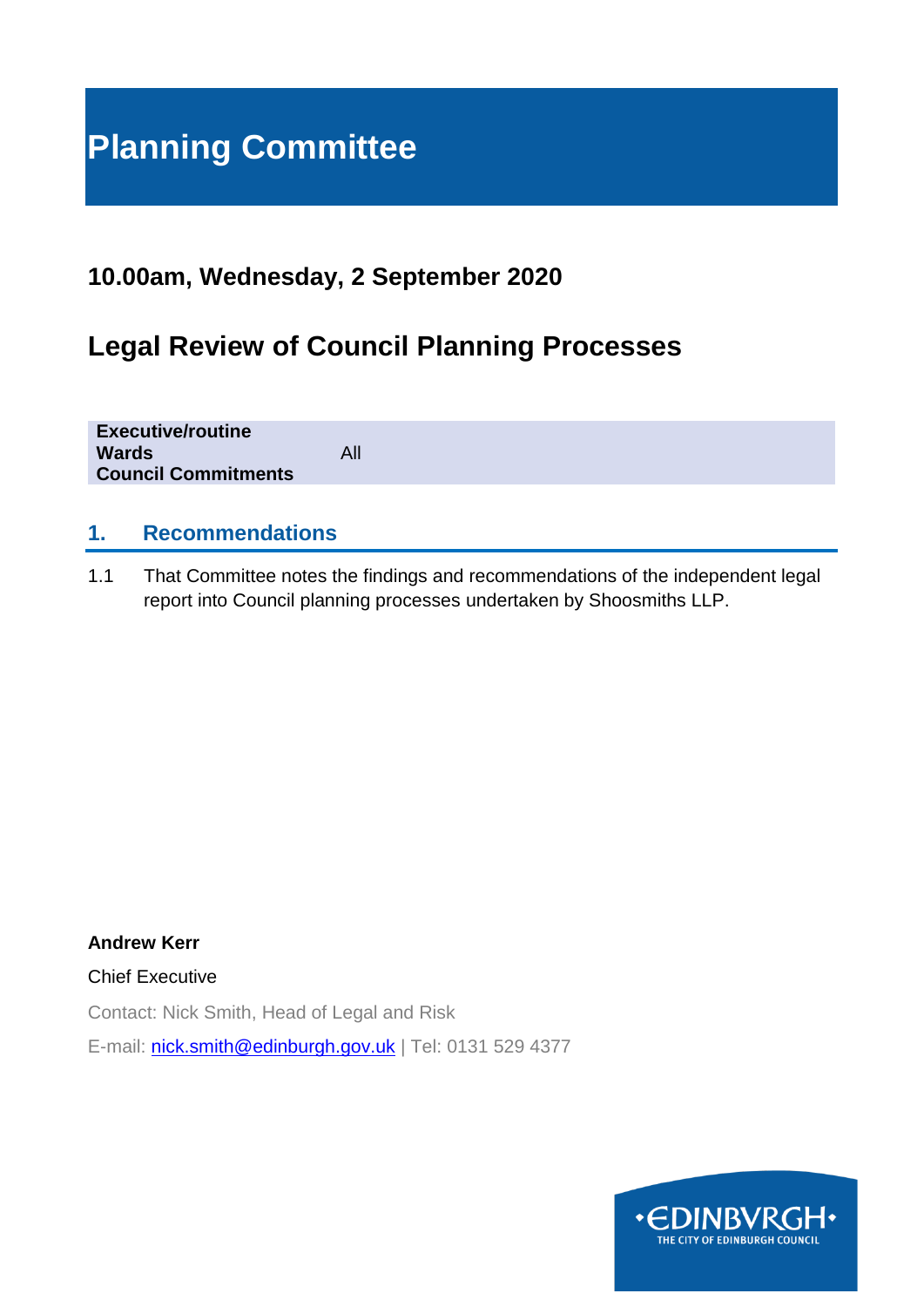**Report**

## **Legal Review of Council Planning Processes**

### **2. Executive Summary**

- 2.1 An independent review of certain Council planning decisions has been undertaken by Fraser Mitchell, a specialist Planning Partner at legal firm Shoosmiths LLP. The purpose of the review was to understand the Council's approach to these planning matters and to make any appropriate recommendations which would facilitate general improvements.
- 2.2 A full confidential report has been prepared by Shoosmiths under legal privilege, in order to protect the Council's legal position in relation to the matters under review. This report has been made available to Elected Members for inspection.
- 2.3 This report to Planning Committee summarises Shoosmiths' report.

#### **3. Background**

- 3.1 On 24 October 2019, the Council approved a Motion submitted by Councillor Joanna Mowat which called for two things:
	- (i) a report detailing planning appeals from major sites which have been allowed; and
	- (ii) an independent review of these decisions to determine whether the Council's approach to determining these sites aligns with national and local policy.
- 3.2 The Council's Head of Legal and Risk appointed Shoosmiths to undertake the review. It was decided that a firm outwith the Council's appointed legal framework should be tasked with the review, in order to be assured of a completely independent approach.
- 3.3 Shoosmiths undertook a process of interviewing relevant Council officers in Planning, Committee Services and Legal and reviewed relevant policies and associated documentation.
- 3.4 Shoosmiths submitted their report to the Council on 24<sup>th</sup> July 2020.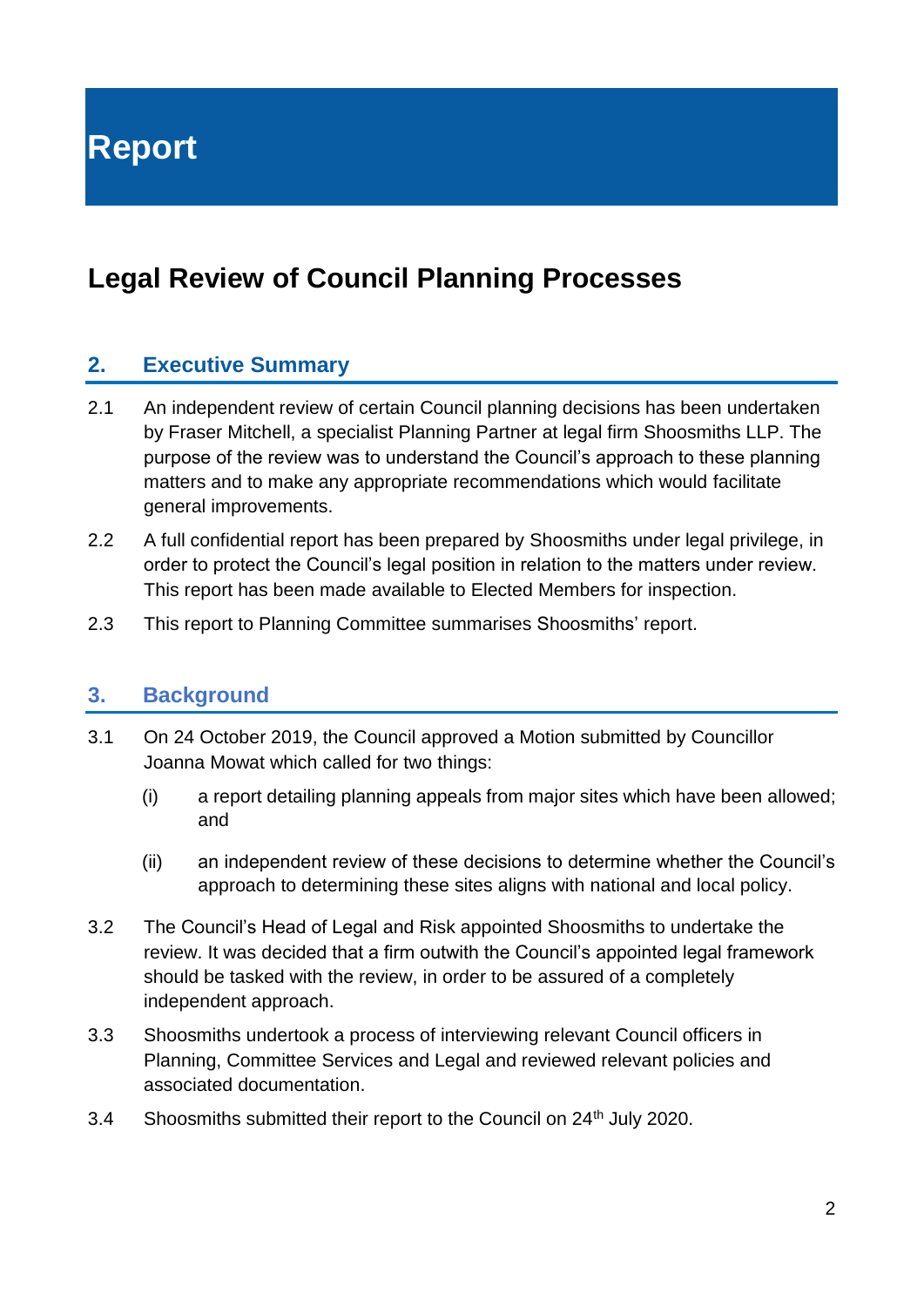## **4. Main report**

#### **Purpose of Review**

- 4.1 The purpose of Shoosmiths' review was to assess the Council's approach to managing complex or high profile applications. In particular they were asked to assess how the Council identifies and manages risks in relation to its decision making. This would include
	- (i) risk of decisions having to be revisited;
	- (ii) risk of costs being awarded against the Council; and
	- (iii) risk to reputation.
- 4.2 The review also considered the following:
	- (i) internal Council processes, including the point at which legal advice is sought;
	- (ii) how planning judgment has been utilised, including how and when this is exercised;
	- (iii) the positions adopted by the Council in the sample cases, identifying relative strengths and weaknesses;
	- (iv) whether the Council is adopting a consistent approach in its decision making;
	- (v) how the Council's approach and outcomes compare with other local authorities, particularly on number of applications versus appeal and appeal expenses win/lose rates; and
	- (vi) how risks could be better managed in dealing with planning applications.

#### **Scope of Review**

- 4.3 The planning decisions which were in scope of the Shoosmiths' review were:
	- (i) planning application reference 16/04738/PPP and appeal reference PPA-230-2207 ("West Craigs");
	- (ii) planning application reference 18/01428/PPP and appeal reference PPA-230-2253 ("Granton Harbour");
	- (iii) planning application reference 18/04657/FUL ("IMPACT Centre");
	- (iv) planning application reference 17/04578/FUL and planning appeal reference PPA-230-2273 ("Calton Road");
	- (v) planning application reference 18/08206/FUL ("Bath Road");
	- (vi) planning application reference 17/04571/PPP ("Wellflats Road"); and
	- (vii) planning application reference 19/02722/FUL ("Ferry Road").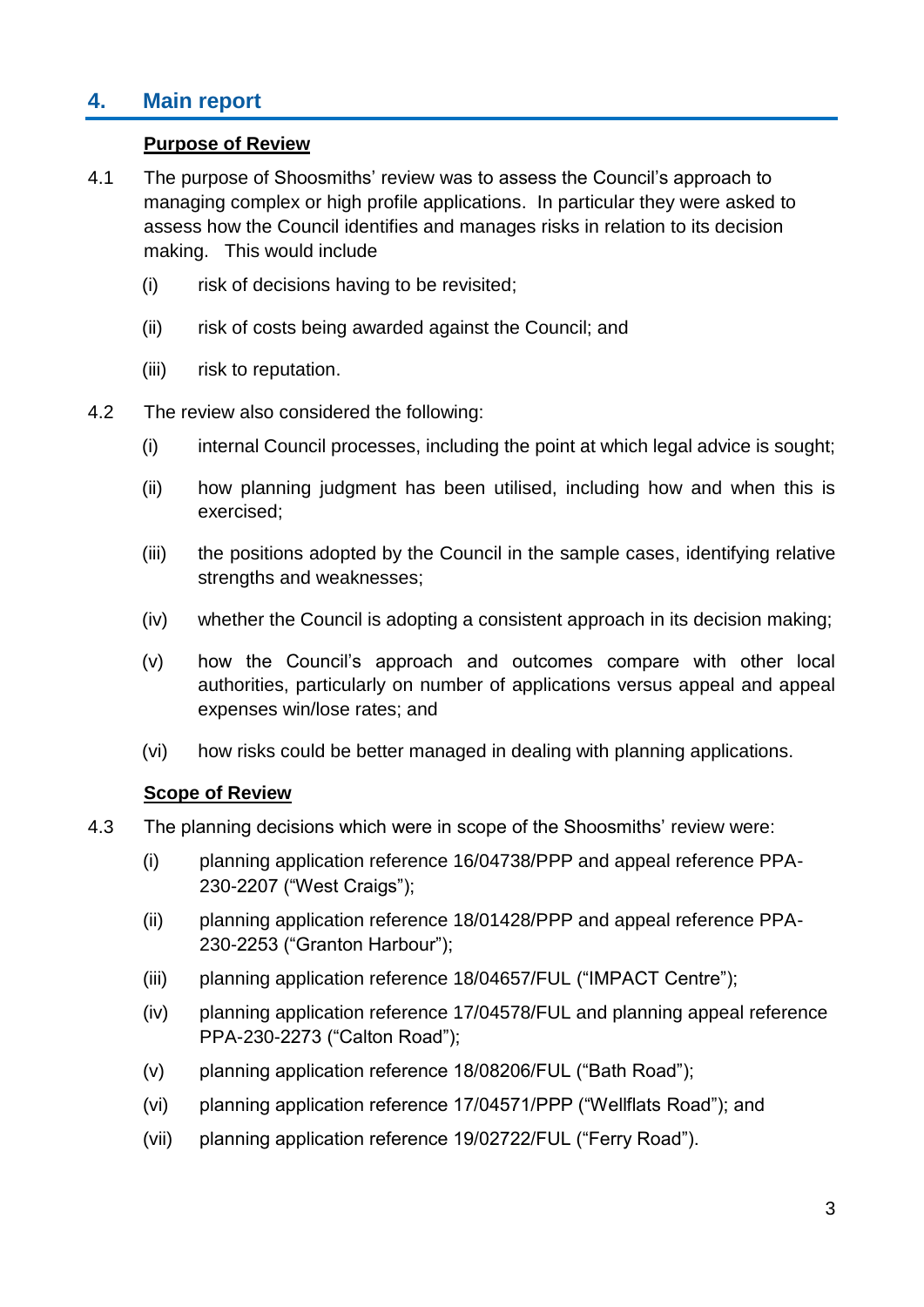4.4 These applications were selected by the Council to reflect a range of proposals that were either appealed to the Scottish Ministers, judicially reviewed in the Court of Session following their approval, subject to local opposition, or had to address complex planning issues.

#### **Review Process**

- 4.5 In order to gather evidence, Shoosmiths carried out interviews with planning officers, committee clerks, and in-house Council solicitors. In total they interviewed nineteen Council employees – six case officers, seven team managers, two service managers, two committee clerks, and two solicitors. They also interviewed a partner from one of the Council's existing panel firms of solicitors, who specialises in local authority planning work, in order to obtain comparative evidence in connection with other planning authorities within Scotland.
- 4.6 The review did not gather evidence from other stakeholders involved in the planning process. At the inception of the review, it was considered whether evidence should be gathered from a broader range of stakeholders and decision-makers. However, it was considered that, when balancing the aim of getting as clear and comprehensive evidence as possible within the timescales in which the review was to be carried out, that it would focus solely on evidence from Council officers.
- 4.7 It is Shoosmiths' view that, notwithstanding this internal only focus, having carried out the review that all material issues that arose in connection with the Council's procedures and decision-making as part of the sample applications have been identified.

#### **General Findings**

- 4.8 Shoosmiths found that the Council's Planning team is one that operates in a manner that is not materially out of step with other planning authorities in Scotland.
- 4.9 Compared with other planning authorities in Scotland, numerically the Council has had the greatest number of appeals raised against its decisions, as well as the greatest number of its decisions over-turned on appeal. However, as a percentage of the total number of appeals that have been raised against the Council, the Council's performance can be considered relatively robust. In terms of percentage, it has the joint second-lowest record in terms of being over-turned on appeal. Whilst it is not the highest performing planning authority at appeal, its performance cannot be considered anomalous when compared to other authorities in Scotland.
- 4.10 Shoosmiths found numerous areas of good practice and encountered a committed and dedicated body of planning officers. All officers interviewed by Shoosmiths engaged fully and frankly in the review process.
- 4.11 A number of areas for development and improvement were highlighted by Shoosmiths which formed the basis of the key recommendations included in the report.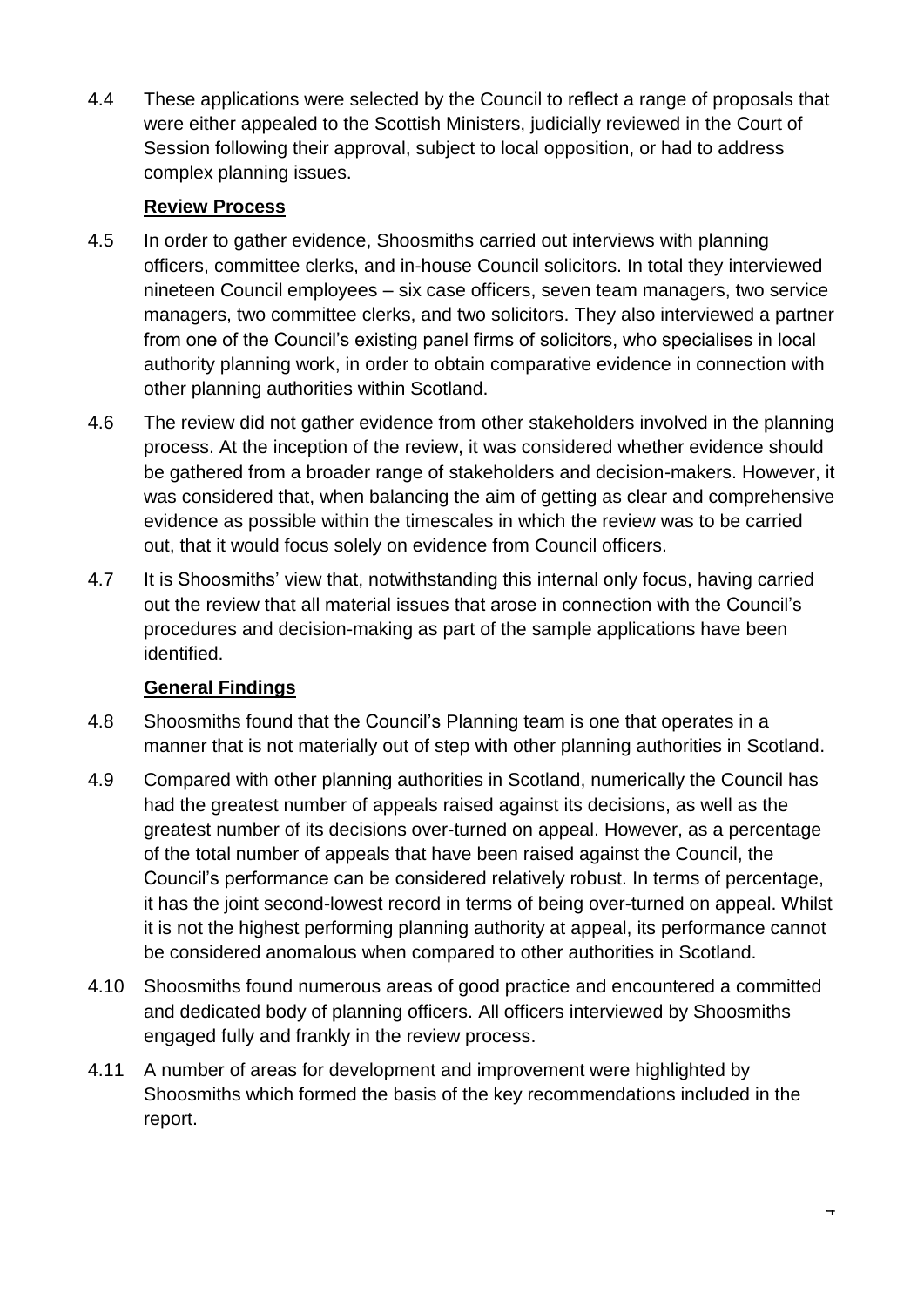#### **Key Recommendations**

4.12 In summary terms in relation to the issues identified, Shoosmiths made the key recommendations noted below.

#### 4.13 **Dealing with difficult applicants: -**

- $(i)$  if it is identified that an applicant may be challenging in a negative sense senior planners should be deployed to either handle the application or support the case officer in their handling of it.
- (ii) If an applicant or their agent acts in an unacceptable manner towards any officer of the Council, then they should be excluded from any meetings involving officers that occur in connection with the application. In place of the applicant, professional advisors could be asked to attend meetings on their behalf.

#### 4.14 **Supervision and Support for Planning Officers: -**

- (i) The allocation of major applications to case officers should be thoroughly considered, having regard to the nature and scale of the proposed development and the experience and skill-set of the case officer.
- (ii) Senior managers should regularly review the applications being dealt with by their teams to identify where additional support or supervision may be required. Where necessary, senior management should be deployed to assist with the progress of applications.
- (iii) Resourcing levels should be kept under constant review, particularly in teams that deal with a high-volume case load.

#### 4.15 **Correspondence submitted prior to the DM Sub-Committee Meeting: -**

(i) New guidelines or procedures should be developed to ensure that material correspondence is properly considered by planning officers and by elected members before an application is determined.

#### 4.16 **Supporting information and internal consultee responses: -**

- (i) Where it does not already exist, the Council should provide clear and unambiguous guidance to applicants that any failure to provide the required supporting information will have an adverse impact on the period for determining the application. Robust pre-application consultation discussions should be used where possible to flush out potential issues and establish what areas require to be examined as part of the Council's consideration of the development proposals.
- (ii) Internal arrangements should be established requiring internal consultees to provide their responses to applications in a considered and timeous manner.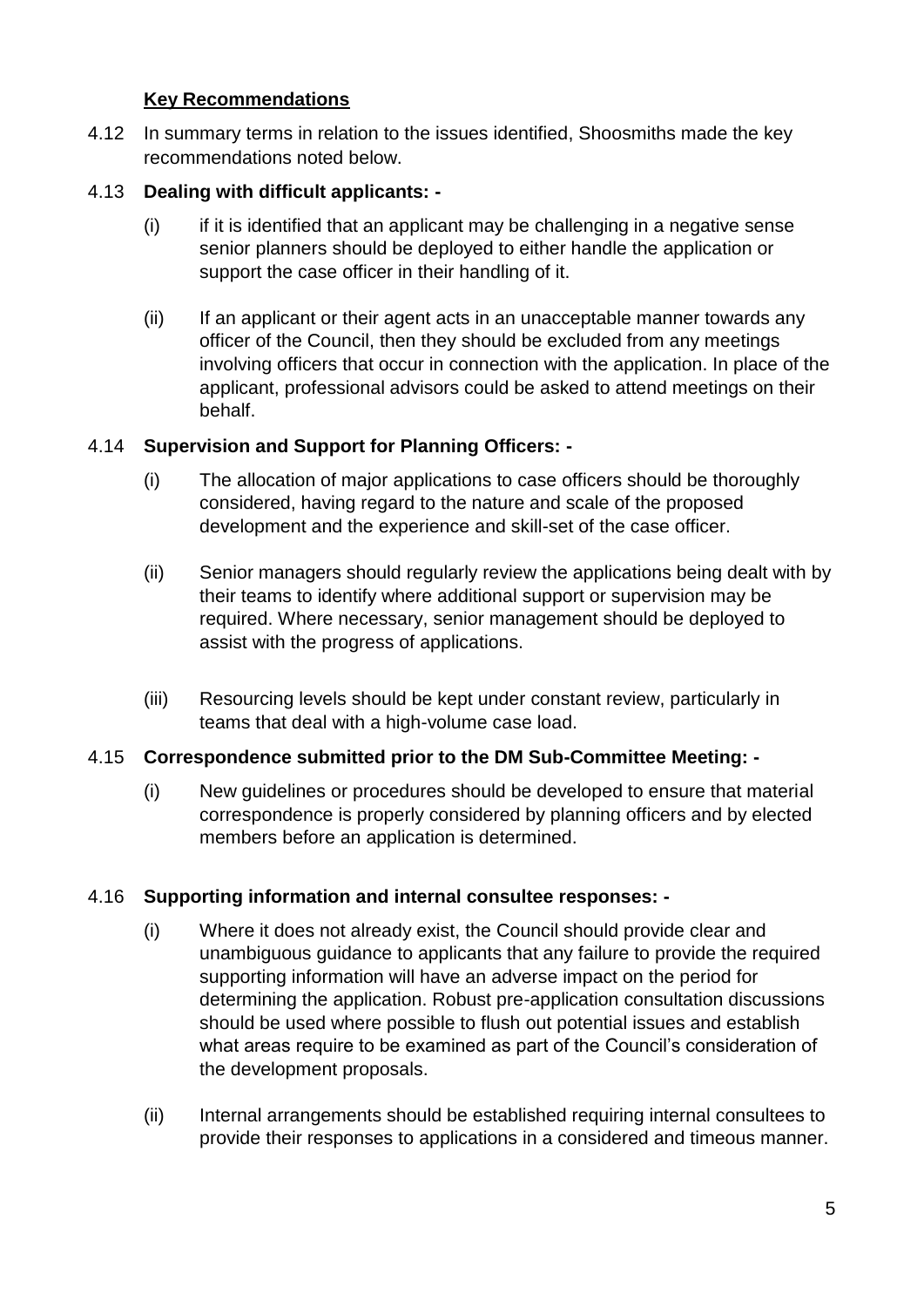#### 4.17 **Debrief Process: -**

- (i) Where a planning application is subject to an appeal or legal challenge, it should be mandatory to have a formal debrief among the officers involved in the application.
- (ii) A debrief should be carried out in connection with all major applications that are determined by the Council.

#### 4.18 **Preparation of reports to the DM Sub-Committee: -**

(i) The Council should consider a change to its style/model report to the DM Sub-Committee to ensure that all types of development are considered under the appropriate assessment framework.

#### 4.19 **Legal advice (sought by planning officers): -**

(i) A clear procedure or guidance should be formulated so that legal advice is sought by planning officers in appropriate circumstances and at the most appropriate time.

#### 4.20 **Legal advice (provided by in-house solicitors): -**

- (i) Where possible legal advice should be provided in written form. The advice should contain reference to the issue raised, the legal framework relating to it, the application of the law to the circumstances, and a conclusion. Extracts from cases and legislation should not be provided without an explanation as to what the terms mean, and how they would apply to the circumstances.
- (ii) It is incumbent on in-house solicitors to ensure that no planning officers leave meetings uncertain about either the legal advice that has been provided, or the next steps in the process.
- (iii) Where in-house solicitors feel that the questions being asked of them are outside their range of expertise or there are capacity issues then those matters should be referred to panel solicitors.
- (iv) A solicitor should attend all meetings of the DM Sub-Committee.

#### 4.21 **Elected members and the DM Sub-Committee: -**

- (i) Compulsory training should be provided to each member of the DM Sub-Committee at the time they are appointed. Elected members should be discouraged from participating in the decision-making of the DM Sub-Committee until they have completed the relevant training
- (ii) Any member elected convenor of the DM Sub-Committee should receive comprehensive training and support.
- (iii) Elected members should receive compulsory training on the role of a planning officer, to ensure that the DM Sub-Committee is aware of the work that they carry out, and the expertise and skills that they possess.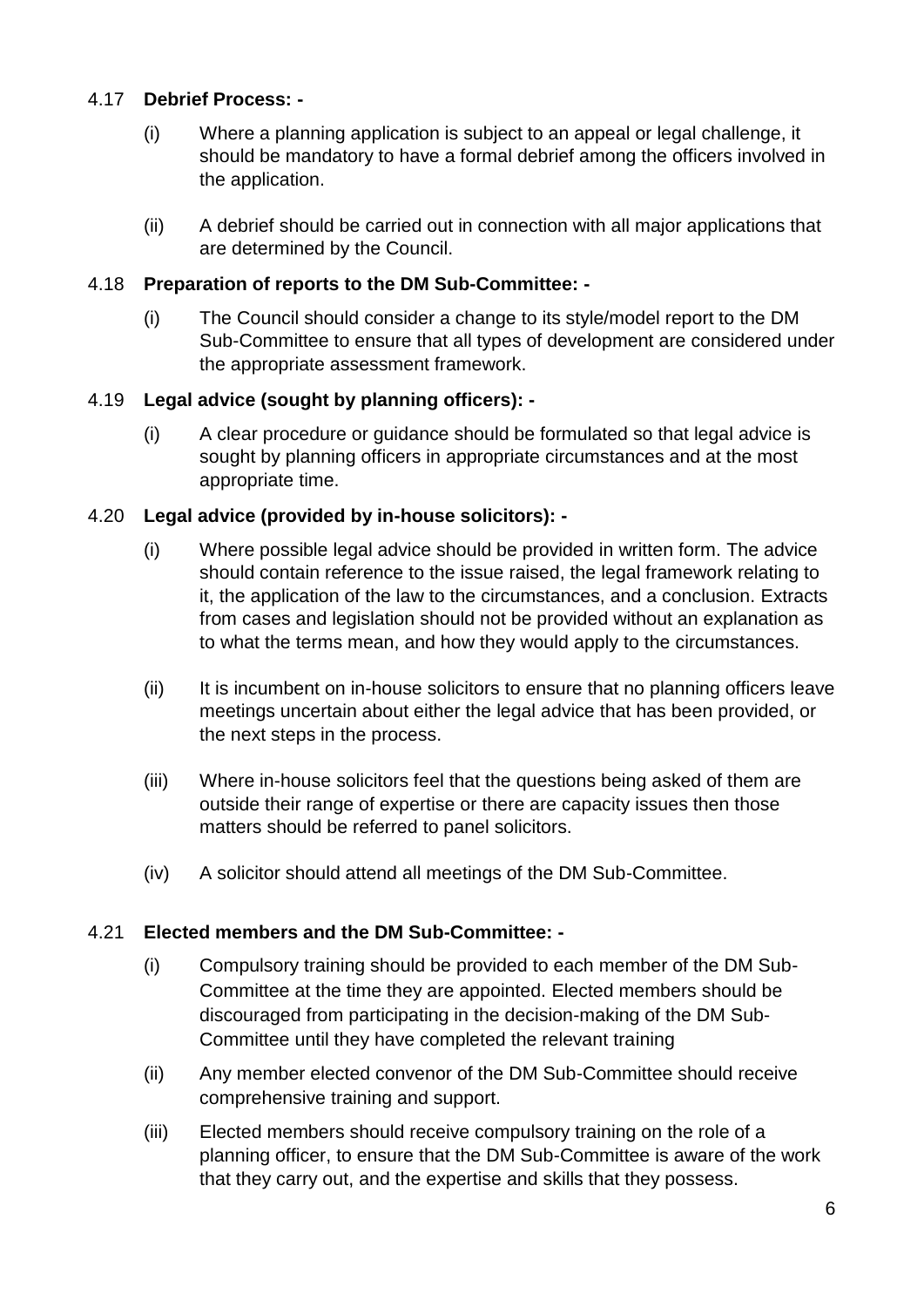- (iv) As a general rule, Elected Members unable to attend a site visit should be excluded from participating in the determination of the planning application. A clear exception to the general rule would be where a site visit raises issues of accessibility for any elected member. Further exceptions to this may be where (i) a member is the ward councillor for the application site, and therefore could reasonably be assumed to have sufficient knowledge of the site; and (ii) where an elected member cannot attend the site visit because of competing material demands on their time. Consideration should be given in those circumstances as to whether alternative tools can be utilised to ensure that elected members are familiar with the site – for example, whether it would be possible to have a virtual tour of the site.
- (v) The introduction of a form of "pause" mechanism to committee procedures. This would either take the form of a break in proceedings for a prescribed period of time at the instance of a planning officer, solicitor, or clerk. This would enable officers to clarify factual issues or planning matters with members.
- (vi) Where the DM Sub-Committee takes a decision that is contrary to the recommendation of the Chief Planning Officer, members should be reminded that they can only overturn that recommendation for proper planning reasons. A procedure should be introduced to enable individual members to check the proposed reasons for their prospective decision with planning officers and/or solicitor at the end of the debate section, before the committee moves to a vote. This would help ensure that the committee is effectively exercising its planning judgment and that its decisions are supported by proper planning reasons.

### **5. Next Steps**

5.1 Council officers in Planning, Committee Services and Legal will take steps to implement the key recommendations of the Shoosmiths report.

### **6. Financial impact**

6.1 As a result of the key recommendations in the Shoosmiths' report, an additional Planning Solicitor is being recruited, with resultant financial impact. Further resource implications may arise as the key recommendations are implemented.

### **7. Stakeholder/Community Impact**

7.1 An improved planning process will benefit planning applicants.